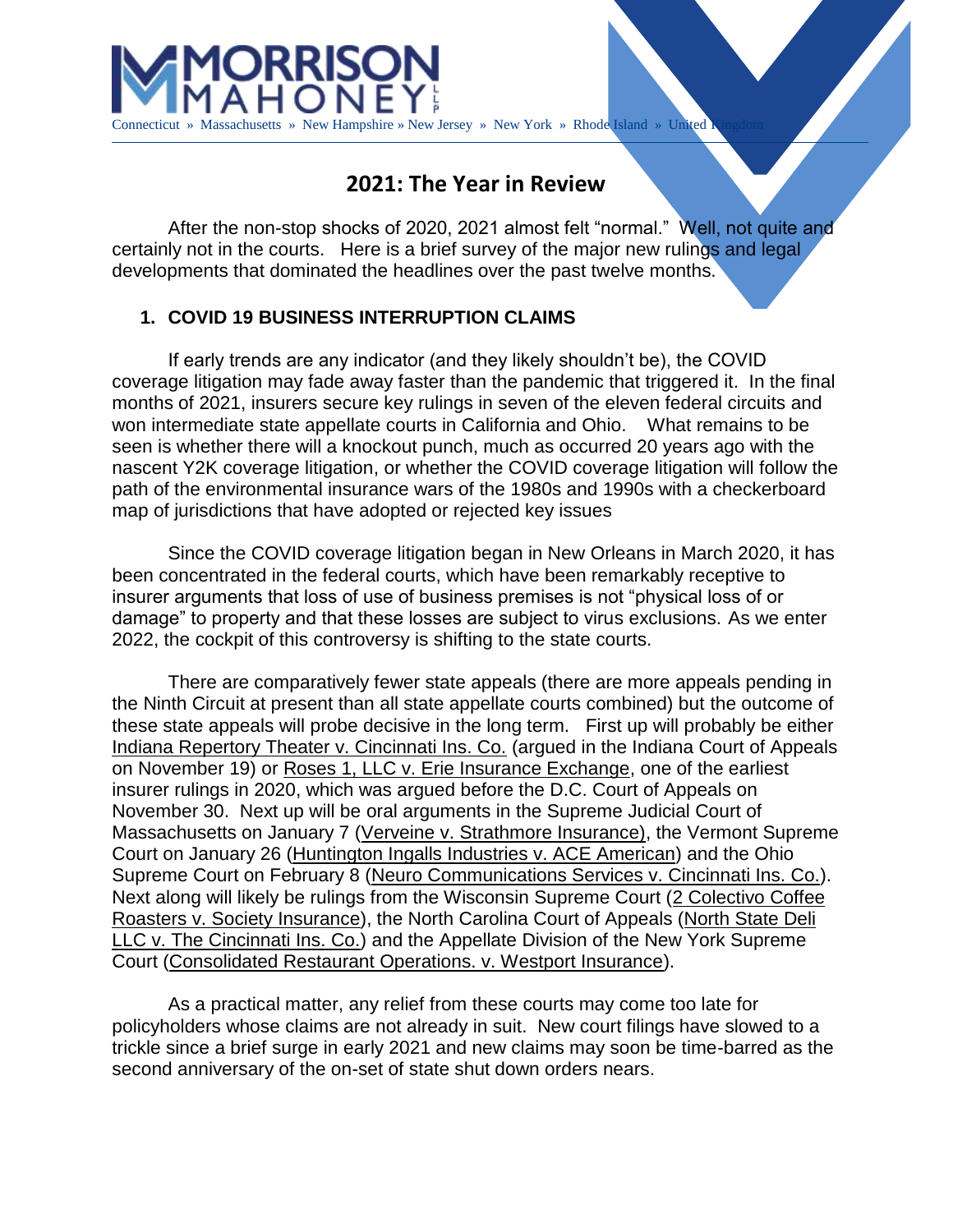# **2. CYBER**

While the COVID-19 virus predominated in 2021, earlier "virus" claims continued to plague American businesses and resulted in diverse insurance coverage controversies. Whether in the form of phishing schemes or malware or ransomware attacks, cyber-crime remains a problem of ever-expanding cost and complexity and, increasingly, a source of litigation under both commercial general liability and commercial property policies.

#### *--Liability Insurance*

In a major victory for policyholders, the Fifth Circuit ruled in Landry's Inc. v. The Insurance Company of the State of Pennsylvania*,* 4 F.4th 366 (5th Cir. July 21, 2021)(Texas law) that a CGL insurer owed coverage for losses resulting from a data breach of a hotel chain's computer systems, ruling that there was a "publication" of private information as to trigger the policy's "personal and advertising injury" coverage when malware that hackers had installed on the hotel chain's computer systems captured and transmitted confidential information from magnetic strips on credit cards used by hotel and casino customers.

In Minnesota, a federal district court ruled that a retailer is not entitled to CGL coverage for suits brought against it by credit card companies following a computer hack that exposed confidential financial data. In Target Company v. ACE American Ins. Co., 517 F.Supp.3d 798 (D. Minn. Feb. 8, 2021), Judge Wright ruled that Target has not satisfied its burden to demonstrate that the Data Breach had not resulted in a "loss of use" of "tangible property that is not physically injured."

# *--Property Insurance*

In G&G Oil Company of Indiana, Inc. v. Continental Western Ins. Co., 165 N.E.3d 82 (Ind. Mar. 18, 2021), the Indiana Supreme Court ruled that "computer fraud" coverage might apply to a spear-fishing loss. In reversing the intermediate appellate court's entry of summary judgment for the insurer, the Supreme Court ruled that a reasonable policyholder would understand the term "fraudulently cause a transfer" as meaning "to obtain by trick". In light of this standard, the court ruled that neither party had sustained their burden with respect to summary judgment owing to questions of fact with respect to how the hack occurred and whether it was obtained by trick.

Whereas the trial court had ruled that the insured's data was not physically damaged in any manner and was fully accessible once the demanded ransom had been paid, the Ohio Court of Appeals held in EMOI Services, LLC v. Owners Ins. Co., 2021 WL 5144828 (Ohio App. Nov. 5, 2021).that insured's computer system could have suffered "direct physical loss." At a minimum, the court ruled that there were disputed issues of fact and unrefuted expert testimony presented by the insured concerning the inadequate coverage investigation performed by Owners prior to denying the claim, such that summary judgment should not have been granted on the bad faith claim.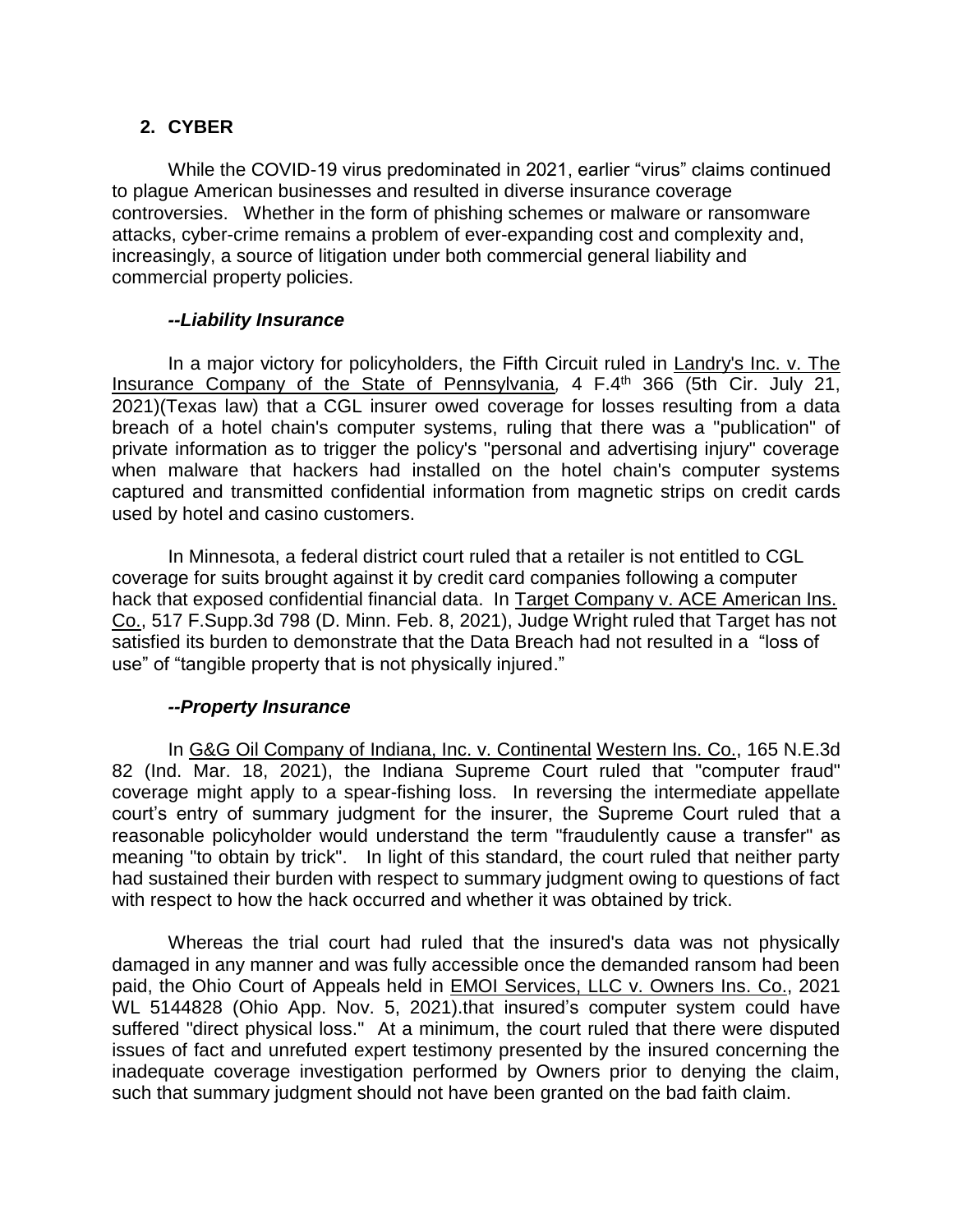On the other hand, the Fifth Circuit recently ruled in Realpage, Inc. v. National Union Fire Insurance Company of Pittsburgh, PA, No. 21-10299 (5th Cir. Dec. 22, 2021) that an online rent payment processor was not entitled to commercial crime coverage for nearly \$6 million in funds that were diverted through a phishing scheme and that the insured had to reimburse its clients for. As had the Federal District Court of Texas, the Fifth Circuit ruled that the insured never had possession of any of the transferred funds, as its computer system automatically rerouted them to clients upon payment.

Earlier in the year, the Fifth Circuit ruled in Mississippi Silicon Holdings LLC v. AXIS Insurance Company Ins. Co. 2021 WL 406238 (5th Cir. Feb. 4, 2021) that a Mississippi District Court did not err in holding that a business was not covered under a commercial crime policy for over \$1 million that it was fooled into transferring to an offshore banking account. In light of language in the Computer Transfer Fraud section of the policy requiring that there be a transfer of covered property "to a person, place or account beyond the Insured Entity's control, without the Insured Entity's knowledge or consent," the Fifth Circuit ruled that the transfer of funds was not undertaken "without the Insured Entity's knowledge or consent" since the wire transfers were made by the insured's employees.

# *--Industry Developments*

In October, a new NAIC estimated that there was a 400% increase in the incidence of ransomware claims in 2020 and a significant increase in the amounts demanded in each case. Even as the market for cyber-insurance continues to grow, industry is itself under attack, including major events at Arthur J. Gallagher, Marsh and CNA.

# **3. PRIVACY CLAIMS**

A decade after the battle over coverage for junk faxes subsided, a new controversy has arisen under Coverage B with respect to new statutory protections for biometric data such as fingerprints and retina scans. Additionally, courts are increasingly giving effect to exclusions for violations of TCPA and similar statutes.

# *--Biometric Privacy Disputes*

The Illinois Supreme Court ruled in West Bend Mutual Insurance Company v. Krishna Schaumburg Tan, Inc., 154 N.E.3d 804 (Ill. May 20, 2021) that allegations that a tanning salon violated the Illinois Biometric Information Privacy Act (BIPA) by sharing a customer's fingerprints without her permission triggered coverage under CGL policies as involving the publication of material in violation of a person's right of privacy. In affirming the Appellate Court's declaration of coverage, the state Supreme Court rejected West Bend's contention that "publication" required dissemination of information to the general public, notwithstanding dicta to that effect in its TCPA opinion in Swiderski. Rather, the court ruled that the common and ordinary meaning of this term,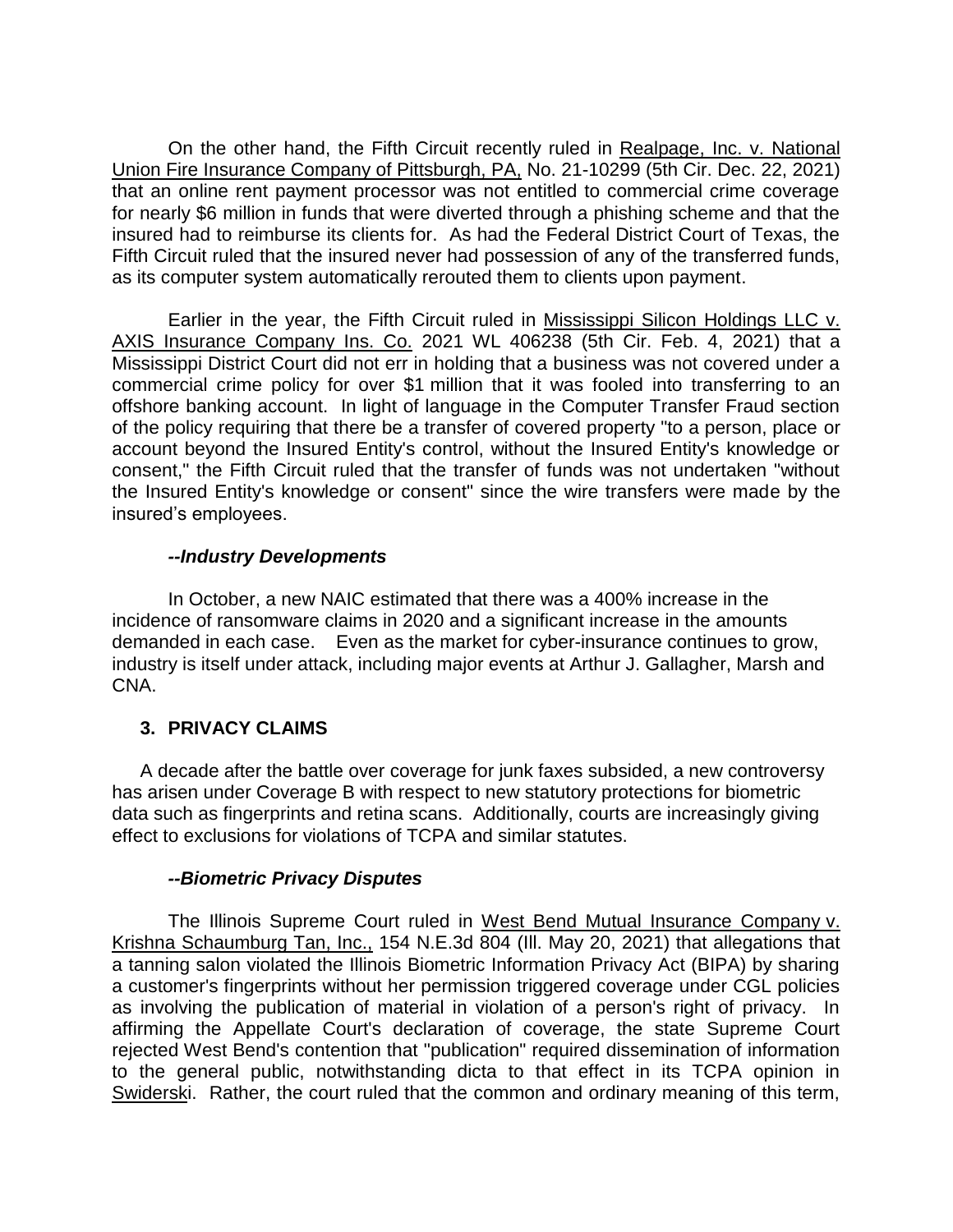as evidenced by various dictionaries, comprised both a limited sharing of information of the single party and a broad sharing of information to multiple recipients. The court also ruled that these claims were not subject to a "Violation of Statutes" exclusion, as the statutes enumerated in the exclusion (TCPA, CAN-SPAM etc.) all prohibit certain *methods* of communication which is not the case with BIPA. Applying the rule of *ejusdem generis*, the court held that the exclusions referenced to other statutes could not be read so broadly as to apply to laws that do not regulate the method of communication and that the exclusion was, at best, ambiguous in this regard and, therefore, could not be applied to defeat coverage.

A North Carolina federal court reached a different conclusion in Massachusetts Bay Ins. Co. v. Impact Fulfillment Services, Inc., 2021 U.S. Dist. LEXIS 182970 (M.D.N.C. Sept. 24, 2021) that liability insurers had no duty to cover a law suit in which the plaintiff alleged that the insured violated the Illinois Biometric Information Privacy Act by using their fingerprints as part of its payroll time-keeping procedures. In granting the insurers' Motion for Judgment on the Pleadings, Judge Osteen ruled that the BIPA claims were subject to an exclusion in the primary policy issued by Massachusetts Bay and the Hanover American umbrella policy for the violation of statues involving "recording and distribution of material or information." While acknowledging that the Illinois Supreme Court had reach a different conclusion, the court observed that the exclusion at issue in Krishna Schaumburg did not contain the third paragraph referencing the Federal Credit Reporting Act and declared that it was not obliged to follow Illinois law.

# **--TCPA Claims**

The Tenth Circuit has ruled that a liability insurer had no duty to defend a suit brought by the United States and the States of California, Illinois, North Carolina and Ohio alleging that the insured's telemarketing practices had violated the federal Telephone Consumer Protection Act. In declining to certify these issues to the Colorado Supreme Court), the court ruled in National Union Fire Insurance Company of Pittsburg, PA v. Dish Network LLC, No. 20-1215 (10<sup>th</sup> Cir. Nov. 2, 2021) that the suit did not seek damages for any covered "bodily injury" or "property damage." Specifically, the court ruled that the suit's claim for statutory damages was a penalty that was uninsurable as a matter of Colorado public policy despite Dish Network's contention that ACE American's holding to this effect had been abrogated by the Colorado Supreme Court's more recent decision in Rooftop Restoration. Further, the court rules that in the complaint the complaint's claim for injunctive relief was not covered as it solely sought recovery for the cost for preventing future violations and that it failed to seek recovery for any covered claim for "bodily injury" or "property damage." As to the issue of "property damage", the court rejected Dish Network's contention that its unwanted telemarketing calls had caused recipients to suffer a "loss of use" of their telephones, observing that such allegations did not appear in the government's complaint. .

# **--Violation of Statutes Exclusions**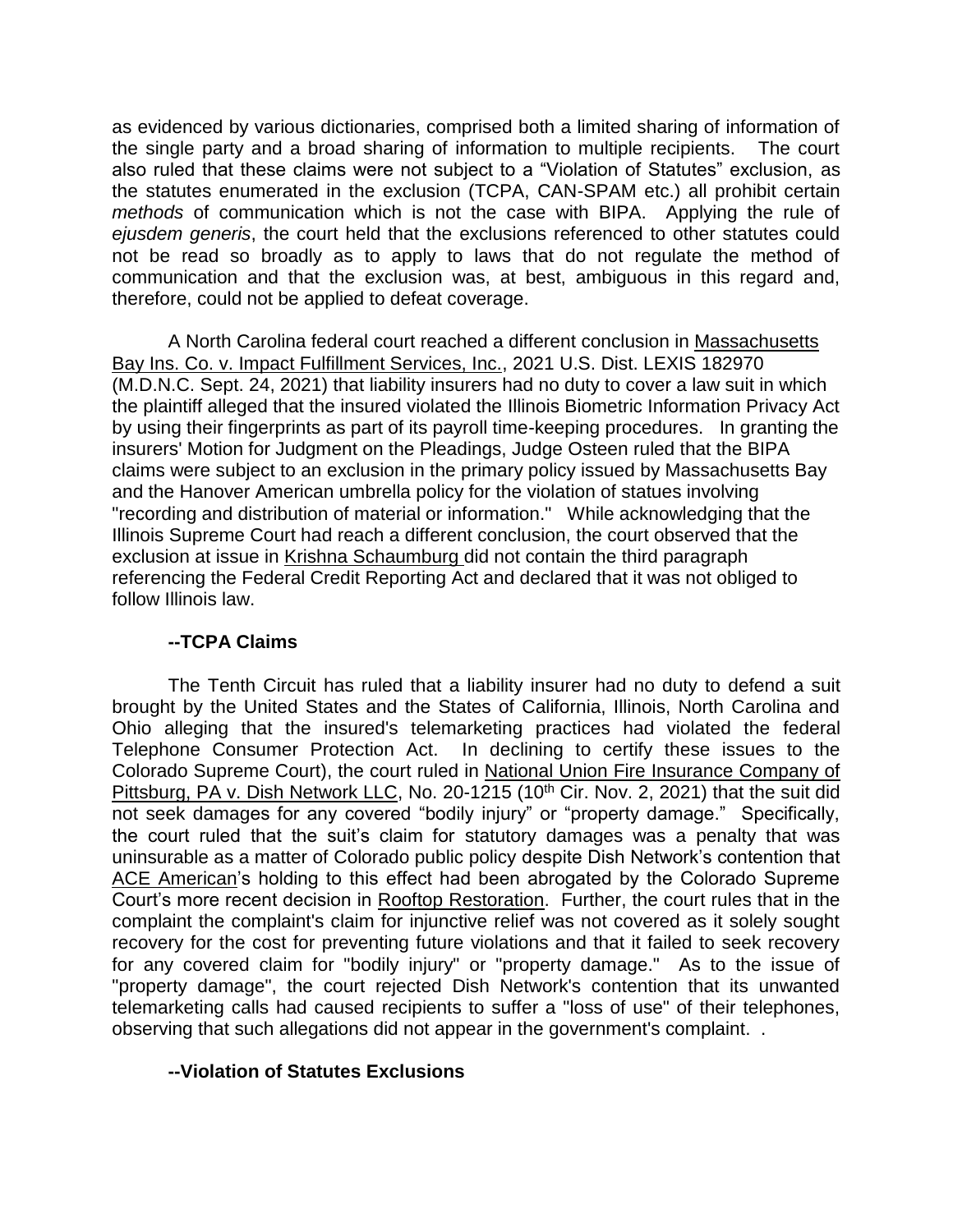The Eighth Circuit has ruled that a "Distribution of Material in Violation of Statutes" exclusion precluded coverage for under the Fair Debt Collection Practices Act and various common law theories that a consumer brought against a law firm that had aggressively pursued her to recover a debt that was actually owed by someone else. In Rodenburg LLP v. Certain Underwriters at Lloyd's of London, 2021 WL 3745482 (8<sup>th</sup> Cir. Aug. 25, 2021), the court ruled that the FDCPA was clearly a statute "that prohibits or limits the sending, transmitting, communicating or distribution of material or information…" and that the conduct underlying the invasion of privacy claim was the same conduct underlying the FDCPA claim and therefore clearly "arose out of" acts excluded by this endorsement.

The U.S. Court of Appeals for the Eleventh Circuit has ruled that a policy exclusion for "claims…arising out of…an invasion of policy" precluded any obligation to provide coverage for a lawsuit alleging the transmission of junk faxes in violation of the Telephone Consumer Protection Act of 1991. In upholding a Florida District Court's declaration that the exclusion precluded coverage for class action claims involving the insured's robo-dialing operations, the Court of Appeals ruled in in Horn v. Liberty Insurance Underwriters, Inc., 998 F.3d 1289 (11<sup>th</sup> Cir. June 1, 2021) that the class action specifically alleged that insured had intentionally invaded the class members' privacy and sought recovery for those invasions. Writing in dissent, Judge Newsom ruled that "invasion of privacy" connotes only the common law tort and does not extend to violations of statutes such as the TCPA and is, at a minimum, ambiguous.

Allegations that a debt collection agency harassed a debtor and made 53 abusive phone calls that ultimately caused her to miscarry have been held subject to a Recording and Distribution of Material or Information in Violation of Law" exclusion in Zurich's CGL policies, as well as a Violation of Communications or Information Law exclusion. Despite the insured's argument that these exclusions were limited to the statutory claims against it and that Zurich's duty to defend was still triggered by the plaintiff's common law privacy claims, the Seventh Circuit ruled in Zurich American Ins. Co. v. Ocwen Financial Corp. 990 F.3d 1073 (7<sup>th</sup> Cir. Mar. 12, 2021) that these exclusions applied not only to statutory claims but to all common law claims based upon conduct that violated the statutes. The court declared that if the plaintiff would not have been injured but for the conduct that violated an enumerated law, then the exclusion applies to all claims flowing from that underlying conduct regardless of the legal theory.

#### **4. SEXUAL MISCONDUCT CLAIMS**

In late 2021, the Boy Scouts of America agreed to pay \$2.6 billion to resolve 82,500 sexual assault claims. The settlement was largely fund by \$800 million from Chubb and \$787 million from The Hartford. In late 2021, USA Gymnastics also reached a \$380 million settlement with the victims of team doctor Larry Nassar.

Meanwhile, controversy persists with respect to whether claims against the employers of abusive individuals are a covered "occurrence" and what scope should be accorded to sexual assault exclusions.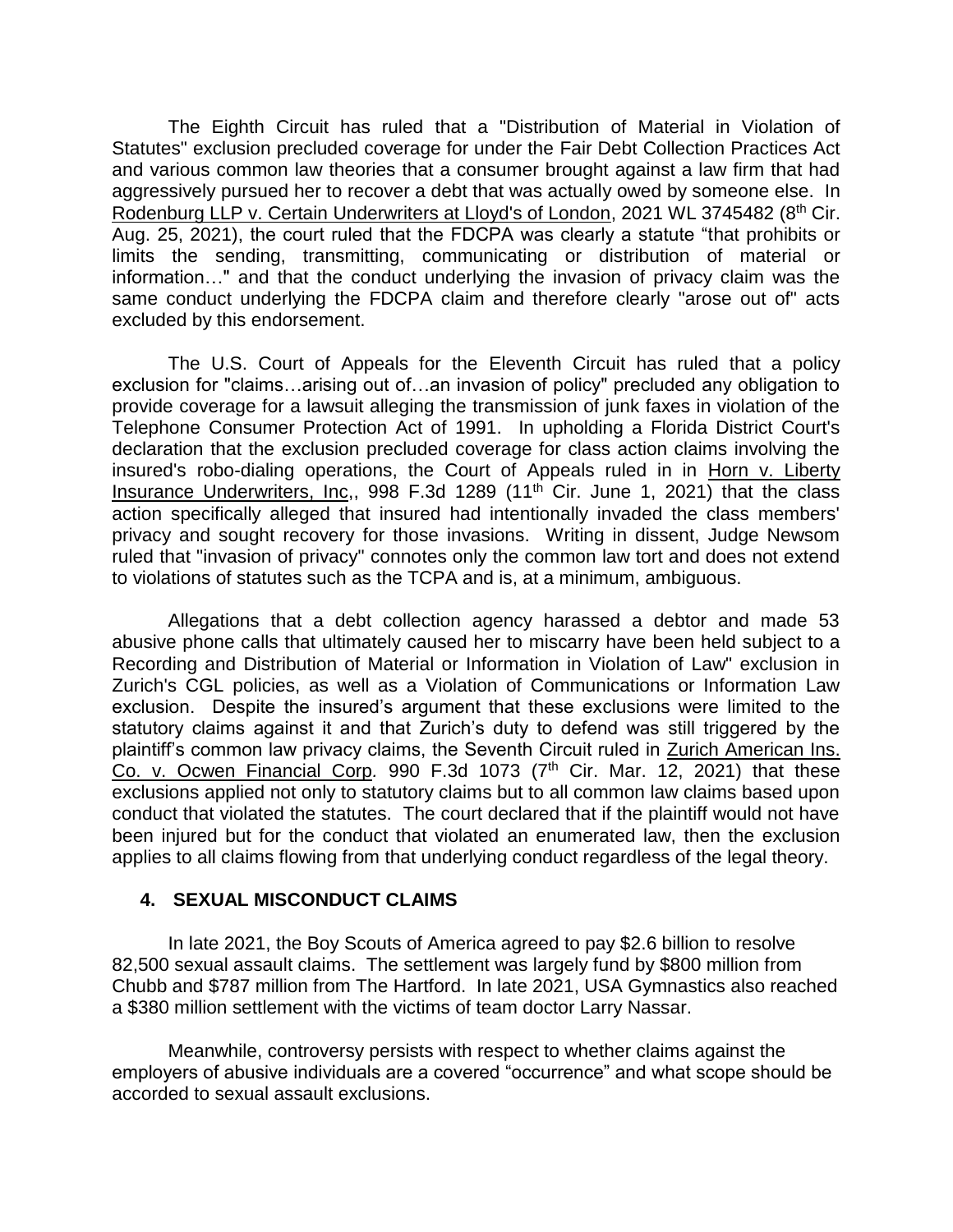The Seventh Circuit ruled in The Netherland Ins. Co. v. Macomb Community Unit School District No. 185, No. 20-3510 ( $7<sup>th</sup>$  Cir. Aug. 6, 2021) that allegations that the insured School District had violated Title IX by failing to protect two female students from sexual misconduct by a male student fell outside the scope of liability policies issued to the district by Netherlands and Consolidated Insurance. Applying Illinois law, the court declared that the underlying claims fell within the scope of a sexual misconduct exclusion which applies to "any actual or alleged sexual misconduct or sexual molestation of any person …". Judge Easterbrook pithily pointed out that "any means any." Unlike the Illinois District Court, which had declared the exclusion to be ambiguous, the court rejected any suggestion that the exclusion is limited to sexual misconduct committed by employees and therefore did not apply to claims arising out of a student's misconduct. In any event, the court ruled that the exclusion would apply even under the limited interpretation adopted by the trial court inasmuch as liability under Title IX could only arise based on the actions of the school district's employees and not due to any misconduct by a student.

The Illinois Appellate Court has ruled that a trial court erred in finding ambiguity in a "related claims" exclusion so as to find "claims made" coverage for the latest in a series of sexual assault claims against a School District employee. In Freeburg Community Consolidated School District No. 70 v. Country Mutual Ins. Co., 2021 IL App  $(5<sup>th</sup>)$  190098 (III. App. Ct. April 8, 2021), the Fifth District ruled that "claims that involve the same, continuous course of misconduct by the same school officials that culminates in the same type of harm from a common, identified sexual predator, while that predator was an employee of the Freeburg School District is a "related series of facts, circumstances, situations, transactions or events" under any ordinary meaning of the phrase.

# **5. D&O COVERAGE DISPUTES**

In a major victory for policyholders, the Delaware Supreme Court ruled in RSUI Ind. Co. v. Dole Food Company Inc., 248 A.3d 887 (Del. Mar. 3, 2021) that an excess D&O policy that insured a Delaware corporation and its directors and officers should be interpreted under Delaware law notwithstanding the fact that the policy in question was negotiated and issued in California. The court emphasized that the subject matter of the policy was the liability of directors and officers in the corporation and that Delaware law was therefore highly relevant to the scope of this liability. Having found the Delaware law applied, the court refused to find the public policy precluded coverage for the underlying fraud claims. The court ruled that Delaware does not have a public policy against the insurability of losses occasioned by fraud so strong as to "vitiate the parties' freedom of contract." The court also rejected RSUI's argument that the trial court had erred in failing to allocate defense costs between covered and non-covered claims based on the "relative exposure" that they presented to the insured, ruling instead that the "larger settlement" rule should apply. Nevertheless, the Supreme Court declined to find that RSUI had acted in bad faith, declaring these were close issues that reflected a "bona fide" dispute.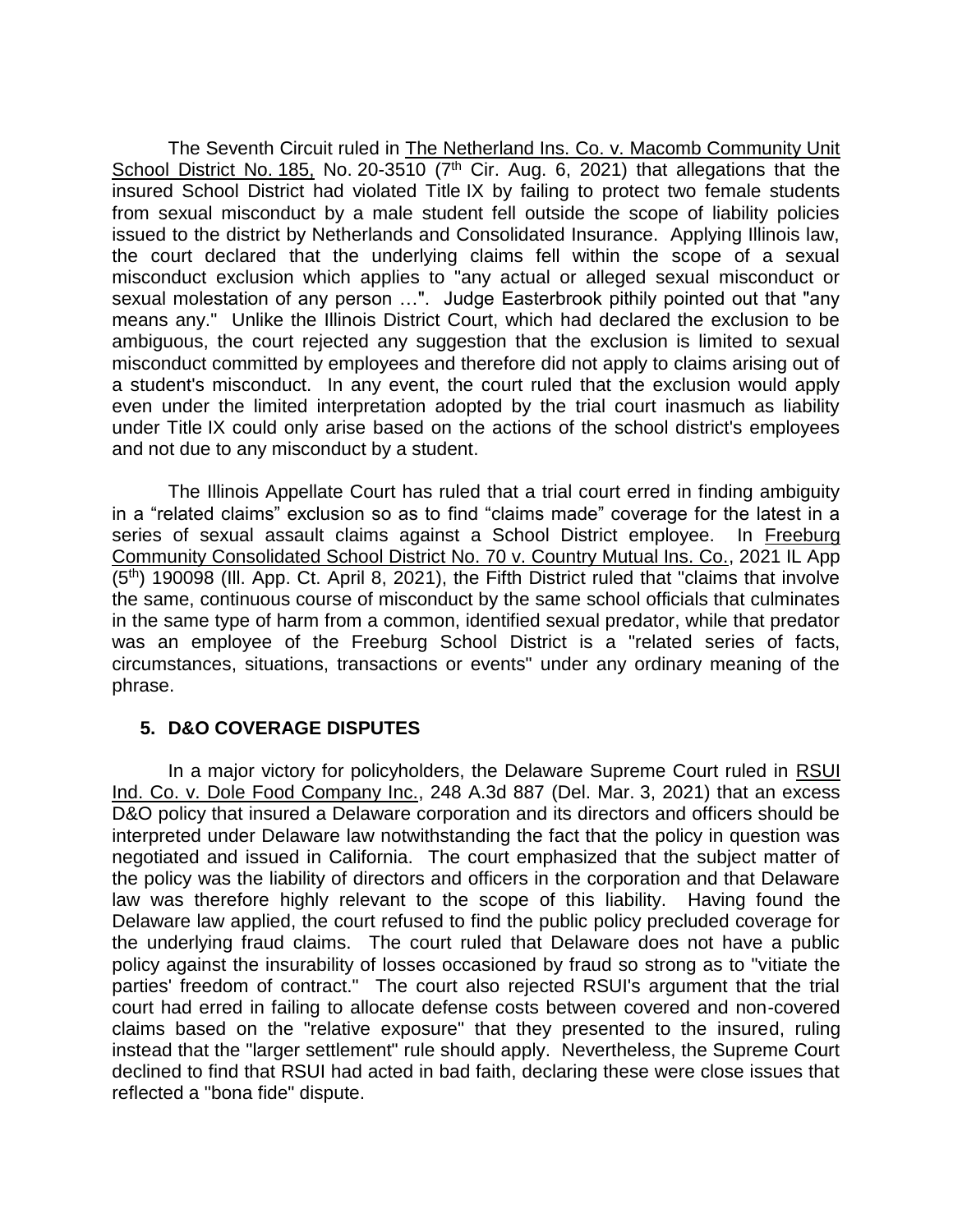In JP Morgan Securities v. Vigilant Ins. Co., 2021 WL 5492781 (N.Y. Nov. 23, 2021), the New York Court of Appeals has reinstated a trial court's finding that Bear Stearns was entitled to "wrongful acts" coverage for \$140 million of a disgorgement payment that it made to the SEC to resolve various allegations of unfair trading and deceptive market activity. In reversing the Appellate Division's declaration that this payment was not covered, the Court of Appeals ruled that the payment was not a penalty imposed by law outside the policy's definition of "loss." In this case, the court found that a "penalty" is a monetary sanction designed to address a public wrong that is sought for purposes of deterrence of punishment rather than to compensate injured parties for their loss. Further, the court ruled that where a sanction has both compensatory and punitive components, it should not be characterized as punitive in the context of interpreting insurance policies. As a result, the court found that Bear Stearns had demonstrated that in the course of its negotiations with the SEC the \$140 million payment was calculated based on valuations of gains that its customers made as the result of the improper trading conduct and the corresponding injuries suffered by investors as a consequence of the challenged trading practices. As a result, the court found that Bear Stearns had shown that the \$140 million disgorgement payment was calculated based on wrongfully obtained profits as a measure of the harm or damages caused by the alleged wrongdoing and was therefore in the nature of a compensatory remedy, rather than a penalty. The court also found that requiring coverage was consistent with the expectations of a reasonable insured purchasing a policy insuring "the wrongful acts of a securities broker and dealer subject to regulatory oversight by the SEC. A lengthy dissent offered by Justice Rivera argued that the payment was clearly a penalty, as the "primary purpose of disgorgement is to deter wrongdoing by depriving the wrongdoer of wrongfully obtained profits, their own or those of another party, and thus punish the wrongdoer."

On a certified question from the Ninth Circuit, the Arizona Supreme Court ruled in in Apollo Education Group Inc. v. National Union Fire Insurance Company of Pittsburgh, PA, 480 P.3d 1225 (Ariz. Feb. 17, 2021) that the standard for evaluating whether a D&O insurer was unreasonable in withholding consent to the policy holder's settlement should be determined from the perspective of the insurer and not the policy holder. The Supreme Court declared that "the insurer must independently assess and value the claim, giving fair consideration to the settlement offer, but need not prove a settlement simply because the insured believes it is reasonable." The Court distinguished its 1987 opinion in USAA v. Morris, in which it had declared that "the test is to whether the settlement was reasonable and prudent is what a reasonably prudent person in the insured's position would have settled for on the merits on the claimant's case," as Morris was decided on the basis of the fact that the insurer had a duty to defend whereas D&O policies do not contain duty to defend language.

A District Court has ruled that allegations that corporate directors abetted various fraudulent transfers and engaged in civil conspiracy by approving an underlying corporate transaction triggered coverage under AIG's D&O policy and that AIG had failed to fulfill its policy obligations by failing to advance its \$1 million Side A limit. In XL Specialty Ins. Co. v. AIG Specialty Ins. Co., No. 20-6540 (C.D. Cal. July 13, 2021),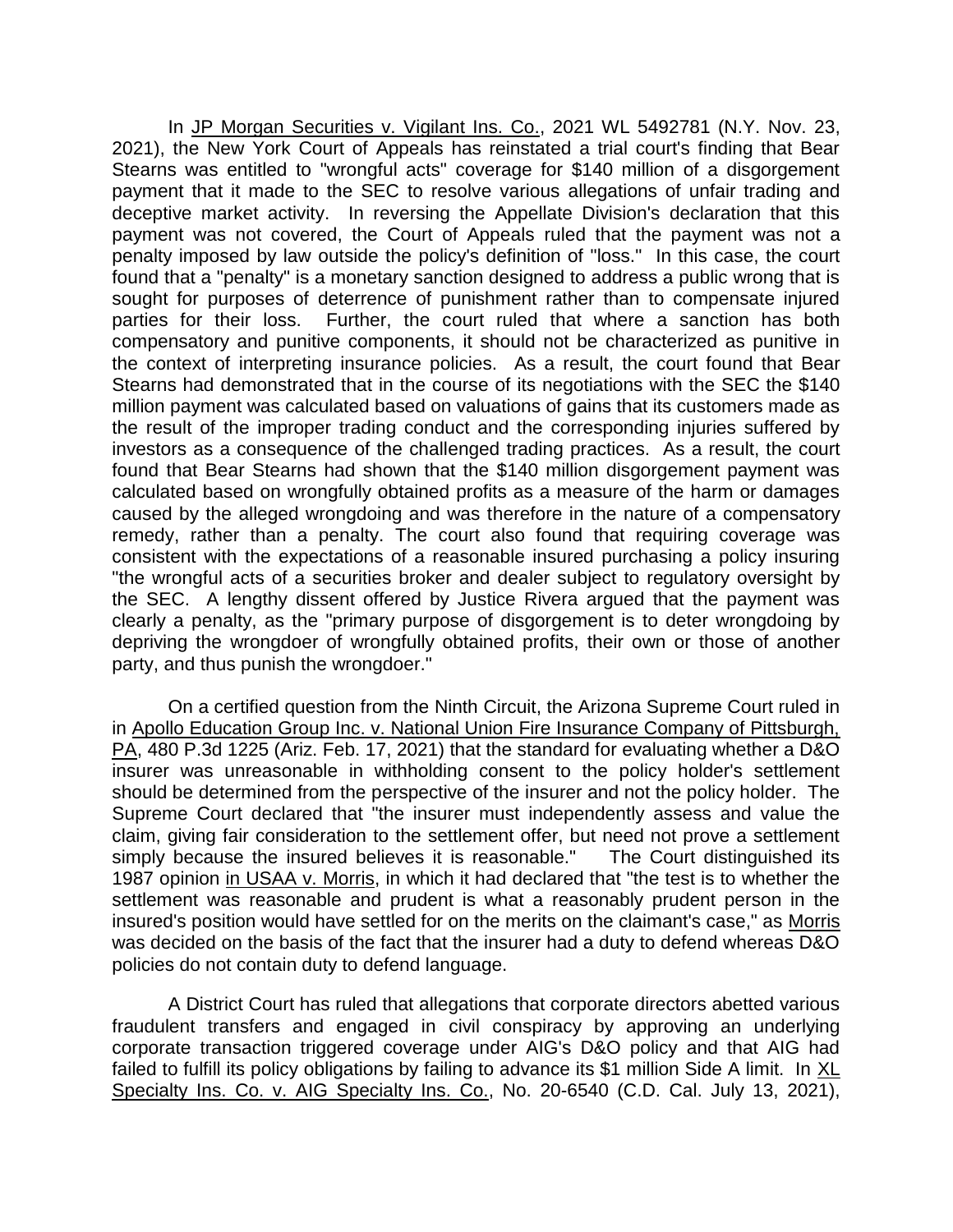Judge Phillips declared that AIG must reimburse XL for sums that it had paid pursuant to an excess policy, rejecting AIG's contention that XL was primarily liable for the defense cost of its own insureds and could not therefore obtain subrogation or contribution from it.

The Eighth Circuit ruled in Verto Medical Solutions, LLC v. Allied World Specialty Ins. Co., 996 F.3d 912 (8<sup>th</sup> Cir. May 11, 2021) that a Missouri District Court erred in granting summary judgment to a D&O insurer based on a contractual-liability exclusion in its policy. Unlike the District Court, the Eighth Circuit ruled that Endorsement 11 to the policy, which Allied World had relied on and which excluded "loss in connection with any claim… based upon, arising from, or in consequence of any actual or alleged liability of any Insured under any express contract or agreement" was ambiguous inasmuch as a second exclusion (Endorsement 13) also purported to replace the original contractual liability exclusion in the policy with different language. In light of the uncertainty resulting from these conflicting policy terms, the court held that Endorsement 11 was ambiguous and therefore unenforceable.

By contrast, the Sixth Circuit ruled in Global Fitness Holdings, LLC v. Navigators Management Co., 2021 WL 1994593 (6th Cir. May 11, 2021) that a class action claim brought against a chain of physical gym and fitness clubs in which the claimants alleged that the insured had misrepresented and concealed the terms of membership agreements and overcharged customer accounts for services provided were subject to an exclusion in Navigators D&O policy for losses relating in any way to "liability under any contract or agreement …". Further, the court declined to find that the claims in question fell within the exclusion's exception for liability that the insured would have had in any event without regard to the contract or agreement.

#### **6. ENVIRONMENAL AND MASS TORT CLAIMS**

While not the dominant source of insurance litigation that it once was, environmental and mass torts continue to generate important new rulings with respect to diverse issues, including trigger of coverage, allocation and pollution exclusions. Meanwhile, the growing number of liability claims involving "forever chemicals" and climate change suggest that more insurance claims are in the offing.

#### **--Long Tail Issues**

In a lengthy opinion arising out of the asbestos problems in Libby, Montana, the Montana Supreme Court ruled in National Indemnity Company v. State of Montana, 2021 MT 300 (Mont. Nov. 23, 2021) that the claims against the State were not a "known loss" under a policy issued in 1973 and that a "sudden and accidental" exclusion in the 1973 policy was ambiguous as insofar as the insurer sought to apply it to all discharges not really those for which the State was responsible. Also, even though the NIC policy was only in effect for two years, the court ruled that the failure of the insured to include any express provision calling for allocation precluded a "time on the risk" approach and instead declared that it would follow an "all sums" analysis. Justices Davies and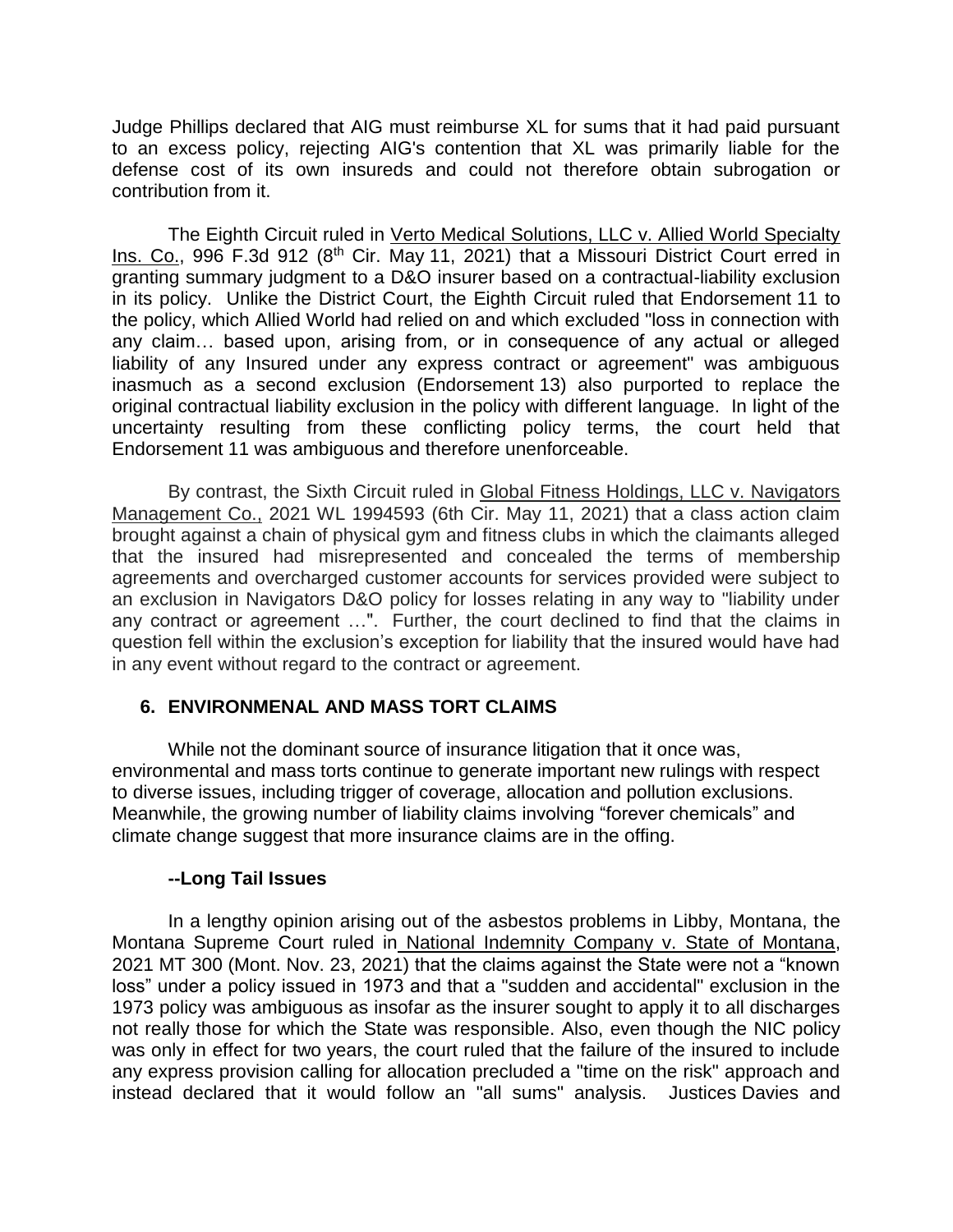Gustavson issued a separate concurring opinion expressing concern that the court's acknowledgment of an insurer's right to recoupment in a case involving sophisticated parties such as the State should not be applied broadly to all policy holders in all circumstances. In particular, she expressed concern that such a remedy could be pernicious when applied in the context of recoupment of defense costs. Writing in dissent, Justice McKinnon argued that NIC had not breached its duty to defend and was therefore not estopped to contest coverage. Further, she argued that the State's knowledge of the dangers posed by asbestos dust since at least 1956 mandated a finding that these were a "no loss" under a policy issued between 1973 and 1975. Specifically, she disputed the majority of this conclusion that NCI's insistence that the State pay a *pro rata* share of defense costs was unreasonable or constituted a breach.

# **--"As Damages"**

The South Dakota Supreme Court has ruled in Sapienza v. Liberty Mutual Fire Ins. Co., 2021 S.D. 35 (S.D. June 2, 2021) that a liability insurer's coverage for damages extends to all payments to satisfy the insured's liability and are not limited to sums paid in compensation to third parties. As a result, the court ruled that Liberty Mutual was obliged to pay for the cost of complying with an injunctive remedy in rebuilding the insured's home. The court ruled that this broader conception of damages was consistent with the common and ordinary meaning of that term, as confirmed by numerous dictionary definitions. The court ruled that is interpretation also reflected the fact that these costs were predicated on the insured's legal liability for what would otherwise had to be assessed as money damages had the court determined that a monetary payment to the neighbors would have been adequate to remedy the harm suffered by the insured's conduct. The court also distinguished between injunctive remedies that restrict action and those that compel it, as in this case.

A federal district court has ruled in Motorists Mutual Insurance Company (Mut. Ins. Co. v. Quest Pharmaceuticals, Inc., No. 19-187 (W.D. Ky. May 5, 2021)) that a pharmaceutical distributor was not entitled to coverage for dozens of lawsuits in which governmental entities are seeking to recover costs due to the opioid epidemic that are attributable in part to the insured's distribution of drugs. The court distinguished the Seventh Circuit's opinion in H.D. Smith as being based on Illinois principles of contract interpretation that are not followed in Kentucky. Citing a 2000 opinion of the Kentucky Supreme Court that had found "because the bodily injury to be synonymous with "for bodily injury," the District Court ruled that there was no coverage in this case because none of the underlying claimants had themselves suffered bodily injury for which they were seeking damages.

#### **--Exclusions**

The Ohio Supreme Court has ruled that a standard exclusion in a commercial property insurance policy for damage caused by "water that backs up or overflows from a sewer" includes damage caused by sewage carried into an insured property by a backup or overflow event. In AKC, Inc. dba Cleantech v. United Specialty Ins. Co., No.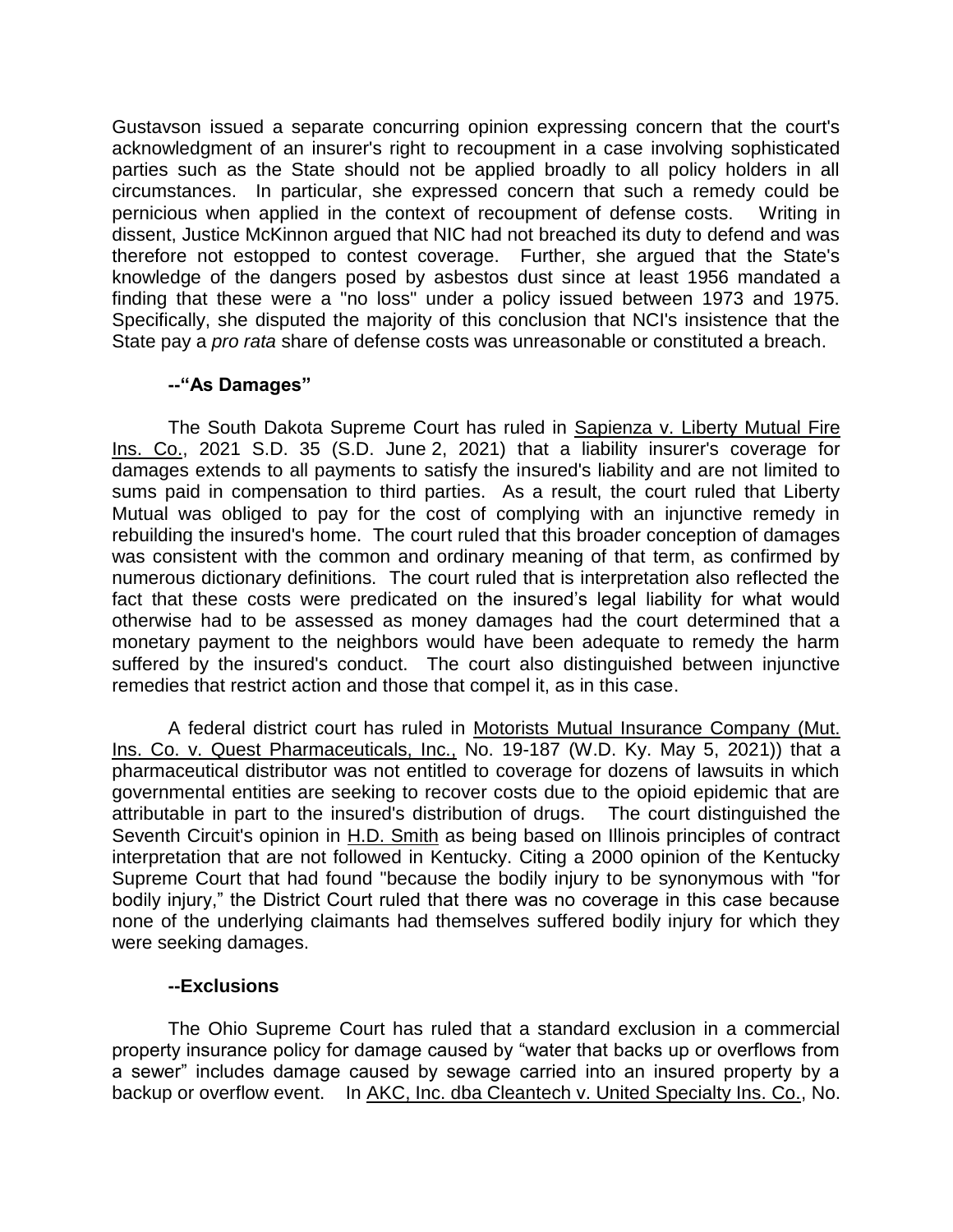2021-Ohio 3540 (Ohio Oct.6, 2021), the court found that damage to a night club after sewage backed up from a local sewer system was excluded, rejecting the insured's argument that the exclusion was ambiguous because it did not include the word "sewage.

The Sixth Circuit has affirmed a Kentucky judge's declaration that a pollution exclusion in a D&O policy precluded coverage for allegations that the insured criminally concealed high levels of coal dust in its mines that caused Black Lung disease. In Barber v. Arch Ins. Co., 2021 WL 2828021 (6<sup>th</sup> Cir. July 7, 2021), the court rejected the insured's argument that coal dust is not a pollutant. The court also rejected arguments that the criminal proceedings did not arise out of the discharge or release of coal dust. While acknowledging that there might be other causes, such as the insured's criminal conduct, the Court held that "arising from… does not require a direct proximate causal connection but instead merely requires some causal relation or a connection."

# **7. BAD FAITH**

#### **--Consent Judgments**

The Minnesota Supreme Court has clarified the means by which courts must evaluate so-called "Miller-Shugart" consent judgments in cases where some damages are covered and others are not. In King's Cove Marina LLC v. Lamberts Commercial Construction, LLC, 2021 WL 1396596 (Minn. April 16, 2021), the Supreme Court ruled that Exclusion L in the CGL Form precludes coverage for damage to the insured's own completed work, including damages that occurs after the work is completed. The court rejected any suggestion that the "products-completed operations hazard" is a distinct category of coverage finding, instead that it merely set forth a different applicable limit for certain categories of claims. Second, while therefore finding that part of the underlying case was not covered by insurance, the Supreme Court diverged from the intermediate appellate court, which had ruled that the absence of any internal allocation between covered and non-covered claims in a Miller-Shugart agreement renders it *per se* unreasonable and unenforceable. Furthermore, the court declared that whether a Miller-Shugart settlement is reasonable is not dependent solely on how much of the settlement is covered. It concluded, therefore, that courts should apply a two-step inquiry wherein the District Court should first consider the overall reasonableness of the settlement. If the settlement is reasonable, the court should then consider "how a reasonable person in the position of the insured would have valued and allocated the covered and uncovered claims at the time of the settlement." Finally, the court declared that the insured bears the burden of proof on allocation.

In Wood v. Milionis Construction Inc. 2021 WL 3412516 (Wash. Aug. 5, 2021The Washington Supreme Court has reinstated a \$1.7 million consent judgment that a divided panel of the Court of Appeals had erred in substituting its own judgment for that of the trial judge with respect to whether the amount of the judgment reflected the insured's damages. Whereas the Court of Appeals had pointed to documents in which defense counsel consistently valued the claims at \$400,000 or less, the Supreme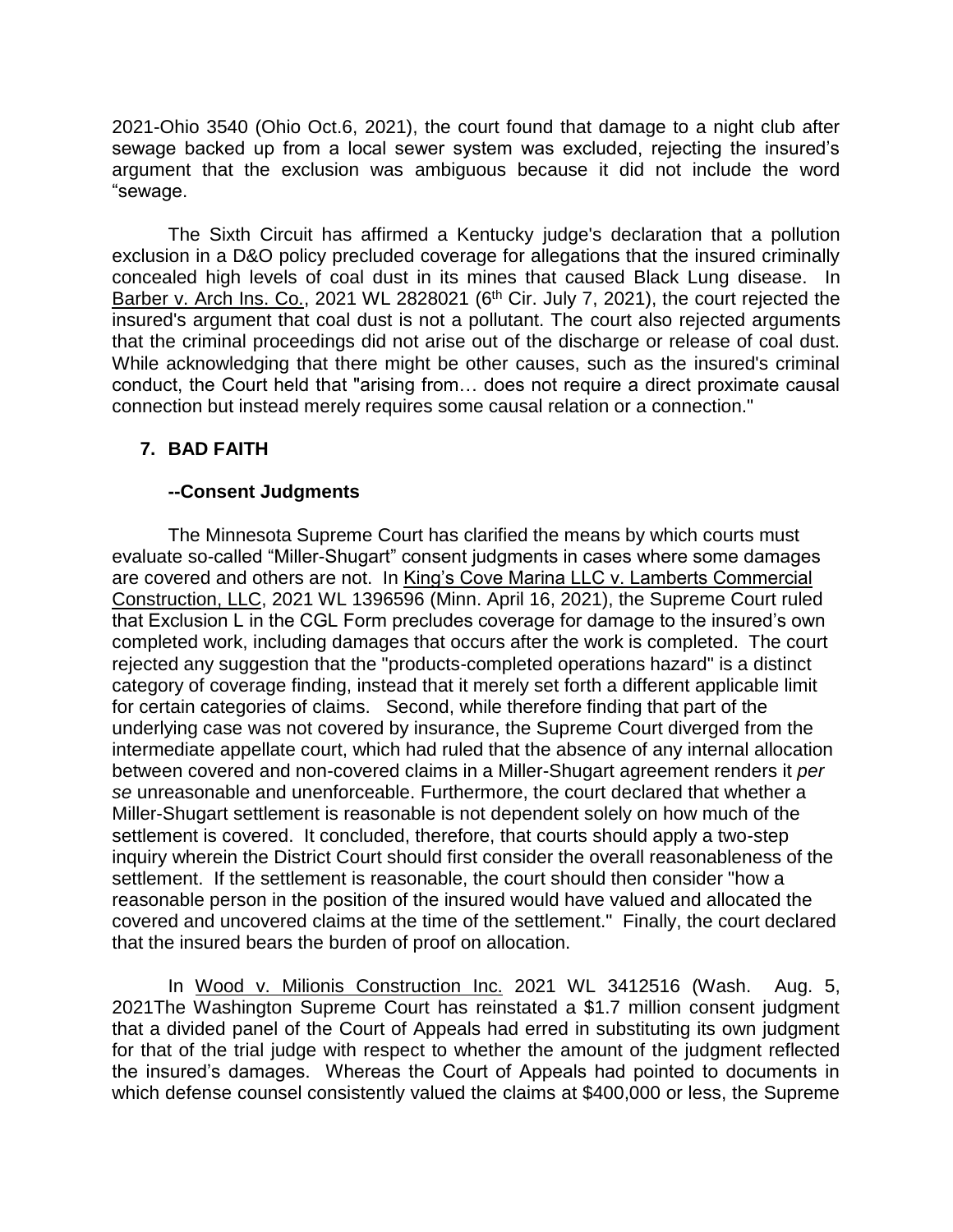Court held that the trial court had conducted an appropriate reasonableness analysis and that the Court of Appeals had failed to consider the value of the plaintiff's extra contractual claims as well as allowable attorney's fees.

#### **--Damages**

In a dispute between a landlord and its property insurer with respect to lost rental income due to Hurricane Frances, the Florida Supreme Court ruled in Citizens Property Ins. Corp. v. Manor House LLC, 2021 WL 208455 (Fla. Jan. 21, 2021) that Florida law does not allow insureds to recover extra-contractual, consequential damages in a firstparty breach of insurance contract action brought by an insured against its insurer, not involving suit under section 624.155, Florida Statutes (2019). In a major victory for insurers, the Florida Supreme Court ruled that "extra-contractual, consequential damages are not available in a first-party breach of insurance contract action because the contractual amount due to the insured is the amount owed pursuant to the express terms and conditions of the insurance policy. Extra-contractual damages are available in a separate bad faith action pursuant to section 624.155 but are not recoverable in this action against Citizens because Citizens is statutorily immune from first-party bad faith claims."

# **--Discovery**

The Texas Supreme Court has ruled in In Re USAA General Ind. Co., 624 S.W.3d 782 (Tex. Mar. 4, 2021) that an auto insurer may not categorically refuse to submit to a 30(B)(6) deposition in a UIM dispute where it is contesting both the amount of damages and the liability of the other motorist. While refusing to grant USAA's motion to quash entirely, this Supreme Court did caution that the discovery should be proportional and may not intrude into matters that are privileged or beyond the scope of dispute. The case was therefore remanded with instructions to the trial court to allow portions of USAA's motion to quash that had exceeded the appropriate scope for the deposition or dealt with privileged matters.

# **--Failure to Settle Claims**

The U.S. Court of Appeals for the Seventh Circuit ruled in Creation Supply, Inc. v. Selective Ins. Co. of the Southeast, 995 F.3d 796 (7th Cir. April 26, 2021) that an Illinois District Court erred in awarding bad faith damages against a liability insurer. The court held that Section 155 only imposes liability in cases where the insurer's liability is undecided or the amount of loss undecided or whether there has been an unreasonable delay in settling a claim. In this case, the court ruled that prior rulings in the state court had declared not only that Selective owed coverage but had defined the amount of its loss as the \$195,000.00 that the insured spent to resolve an intellectual property claim against it, "nothing more and nothing less." The Seventh Circuit refused to allow the insured to pursue a claim under Section 155 for additional consequential damages that had flowed from the insurer's original failure to pay this loss. Further, the court refused to find that Section155 extended to the alleged delay of Selective in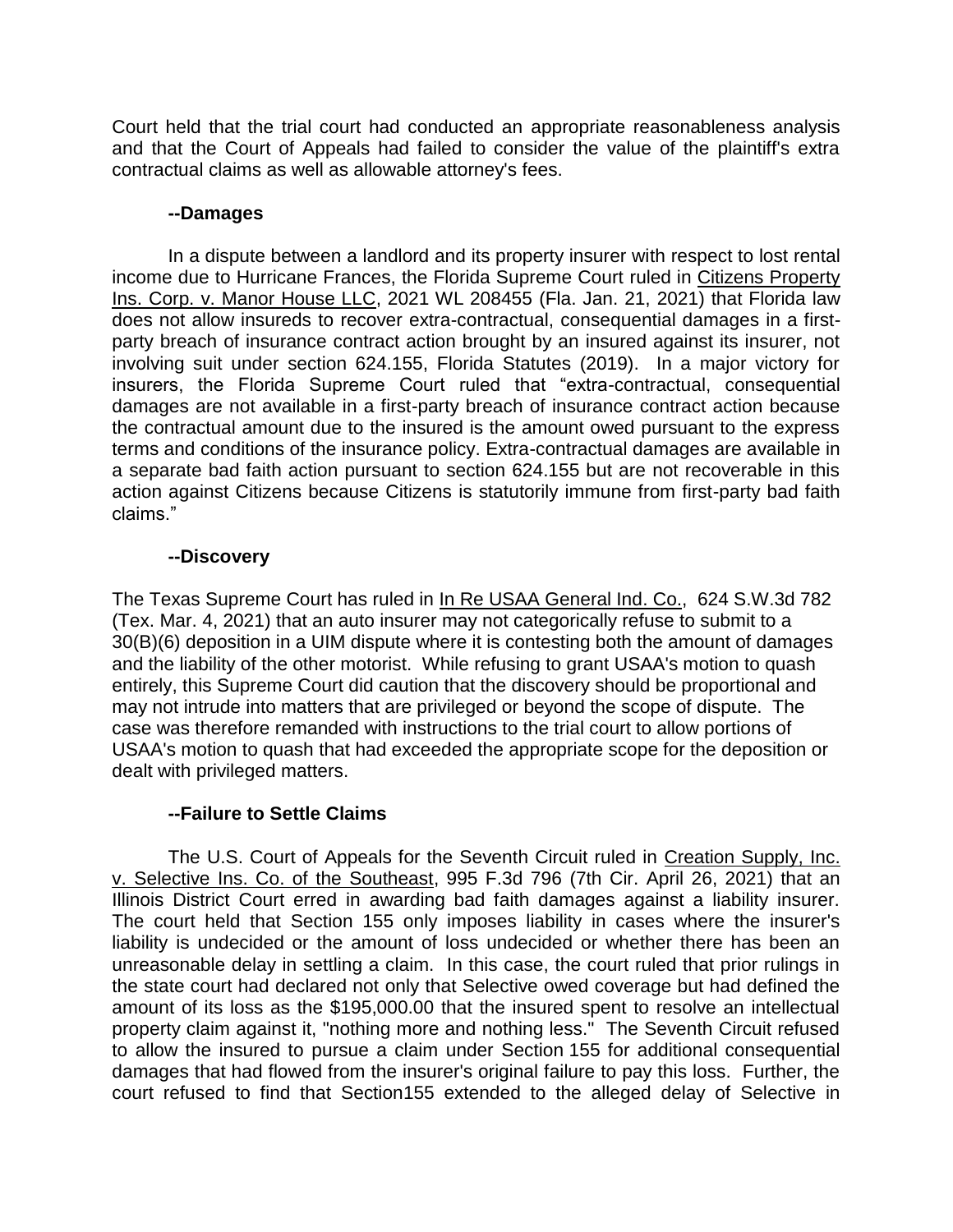paying the judgement after the court found coverage, declaring that Section 155 applies to the insured's failure to settle a claim against the insured.

The Eleventh Circuit has ruled in Eres v. Progressive American Ins. Co., 998 F.3d 1273 (11th Cir. June 1, 2021) that a Florida District Court did not err in holding that an automobile liability insurer did not act in bad faith in failing to settle a wrongful death suit involving an intoxicated insured in light of the fact that Progressive had repeatedly offered its \$20,000 policy. Although Progressive had sought to add language protecting its insureds from future subrogation claims which the claimants' attorney characterized as a rejection of the release, the court noted that Progressive had stated that counsel was free to strike out any portion of the draft release language that he found objectionable. The court observed that under Florida law an overbroad release can create a factual issue regarding bad faith but held in this case that there was no factual dispute in light of the uncontroverted evidence that Progressive had offered to strike any release language that the claimant objected to.

#### **--Post-Litigation Conduct**

The Kentucky Supreme Court has ruled in Nichols vs. Zurich American Ins. Co., 2020-SC-0284 (Ky. Sept. 30, 2021) that lower courts erred in holding that Zurich did not act bad faith in raising in belatedly disputing a UIM claim after years of acting as if the claim was covered. In addition to holding that Zurich had acted with reckless disregard in raising this defense, the Supreme Court ruled that although Nichols had no right to the entire claim file, particular post-litigation documents, he was entitled to the internal Zurich documents relating to the insurer's initial denial of his claim. "Given the extraordinary delay between Nichols' notice to Zurich and Zurich taking any action, as well as Zurich's failure to meaningfully engage with Nichols for years before it ever sought reformation, evidence of Zurich's initial analysis regarding its own liability is highly probative to Nichols' bad-faith suit." The court cautioned, however, that Zurich's behavior in this case was an "outlier" and the trial courts should be vigilant and cautious prior to admitting any post-litigation evidence.

#### **--Safe Harbor Statutes**

On certified questions from the Eleventh Circuit, the Georgia Supreme Court ruled in GEICO Ins. Co. v. Whiteside, 311 Ga. 346, 857 S.E.2d 654 (Ga. April 19, 2021) that an insured's failure to notify her auto insurer of a law suit that ultimately resulted in a \$2.9 million default judgment could sustain a bad faith claim against GEICO for its claimed negligence in rejecting a pre-suit demand to settle for \$15,000. The Supreme Court ruled that the insured's breach of the notice condition in the policy (as codified by OCGA § 33-7-15 (b)) did not interrupt the causal chain between GEICO's rejection of the pre-suit demand and the eventual default judgment. The court ruled that OCGA § 33-7-15 (b) only pertain to contractual obligations under a policy and therefore did not waive the tort claim arising from the failure to settle. However, the court left open the possibility that lack of notice could be the sole cause of an award of damages against an insured-as in the case of a failure to cooperate. The Supreme Court also declared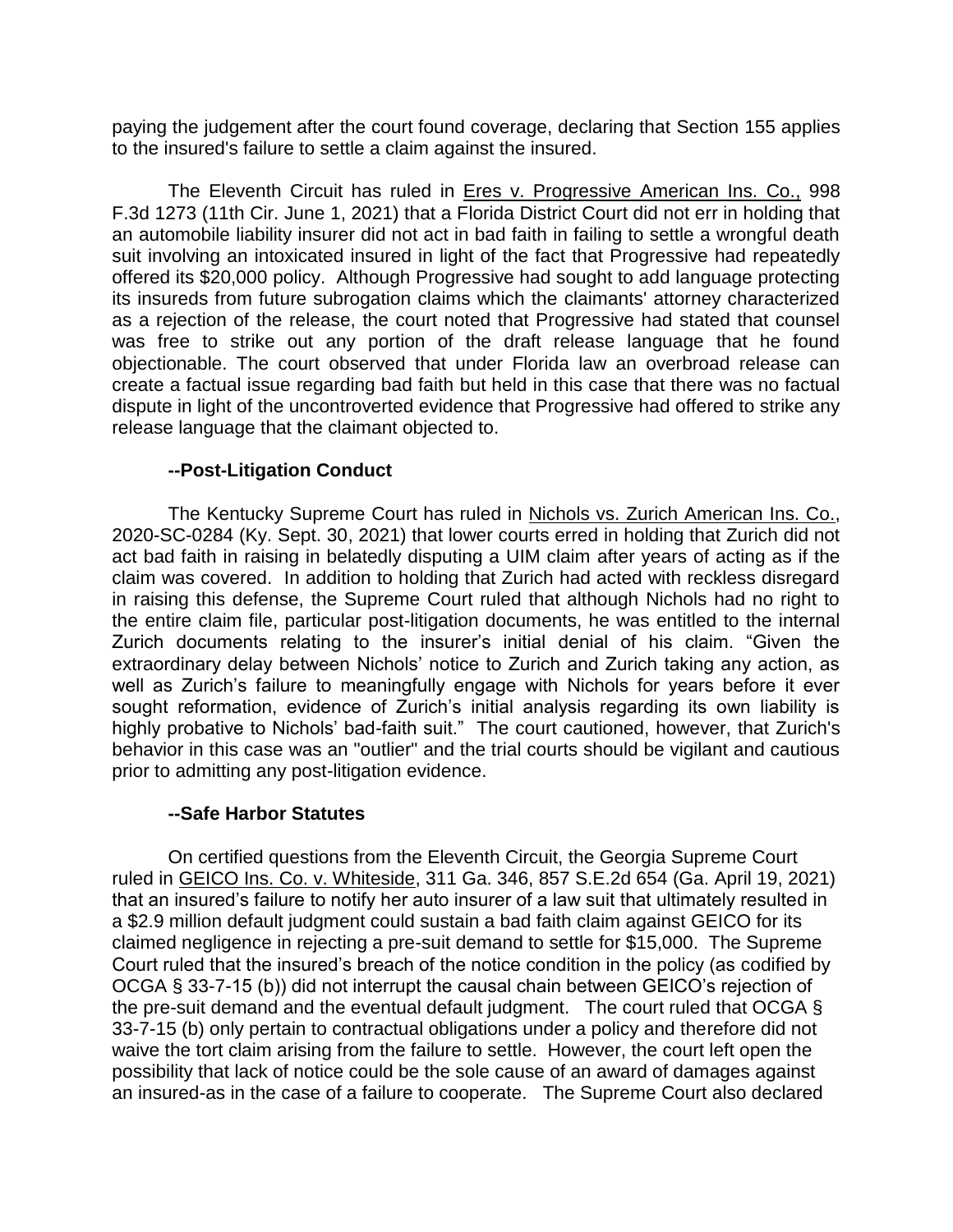that even though the insured lost its contractual rights to coverage due to its failure to give notice, the tort liability of GEICO became fixed during its pre-suit handling of the case when it rejected the \$15,000 settlement demand. Finally, the court rejected GEICO's argument that the \$2.7 million default judgment was not the proper measure of damages for its claimed negligence, despite GEICO's contention that doing so violated its rights to due process since it had been denied the opportunity to defend its insured and contest the plaintiff's claims of liability and damages.

# **8. MISCELLANEOUS RULINGS OF COMSEQIUENCE**

In a tripartite case that had been pending before it for nearly two years, the Florida Supreme Court has ruled in Arch Ins. Co. v. Kubicki Draper, LLC, 2021 WL 2230283 (Fla. June 3, 2021) that a professional liability insurer could bring a malpractice claim against appointed defense counsel based on the subrogation clause in its policy. As had the courts below, the Supreme Court ruled that the insurer was not in privity with the law firm, nor was it an intended third-party beneficiary of the relationship between the law firm and the insured. However, whereas the lower courts had therefore ruled that the insurer lacked standing to pursue a malpractice claim against the firm, the Supreme Court declared that Arch could bring an action based upon the subrogation clause in its professional liability insurance policy. Inasmuch as Arch was contractually subrogated to the rights of its insured law firm, which included claims for legal malpractice against counsel retained by defendant, the Supreme Court held that the insurer was likewise entitled to bring such an action. Whereas the law firm had argued that the supreme court had generally prohibited assignment of legal malpractices claims on the grounds of public policy, the Supreme Court declared that there are exceptions when public policy is inapplicable including this one and that Florida public policy does not support shielding a law firm from accountability for its professional malpractice. The court observed that subrogation exists to hold the premium rates down by allowing insurers to recover indemnification payments from the tortfeasor who caused the injury and that allowing an insurer to recoup payments from a law firm who created a liability by missing a statute of limitations defense to the detriment of the insured was actually consistent with Florida public policy.

A federal bankruptcy court has granted a Japanese insurer's motion to dismiss an adversary proceeding that had been brought against it by the Trust that was created to adjust personal injury suits by individuals who suffered injury due to defective Takata air bags. In In Re TK Holdings, Adv. Proc. No. 20-51004 (D. Del. (Bkr.) Dec. 20, 2021), Judge Shannon rejected the Trust's claim its effort to compel MSI to pay on an accelerated basis was within the jurisdiction of the Bankruptcy Court as relating to the enforcement of the bankruptcy reorganization plan for Takata Corporation. To the contrary, the Bankruptcy Court ruled that this was clearly an insurance coverage dispute. Having rule that this was a "non-core" proceeding, Judge Shannon ruled that he was bound to give effect to a mandatory forum selective clause in the MSI policies that required that all disputes concerning the policy be resolved in a Japanese court in accordance with Japanese law.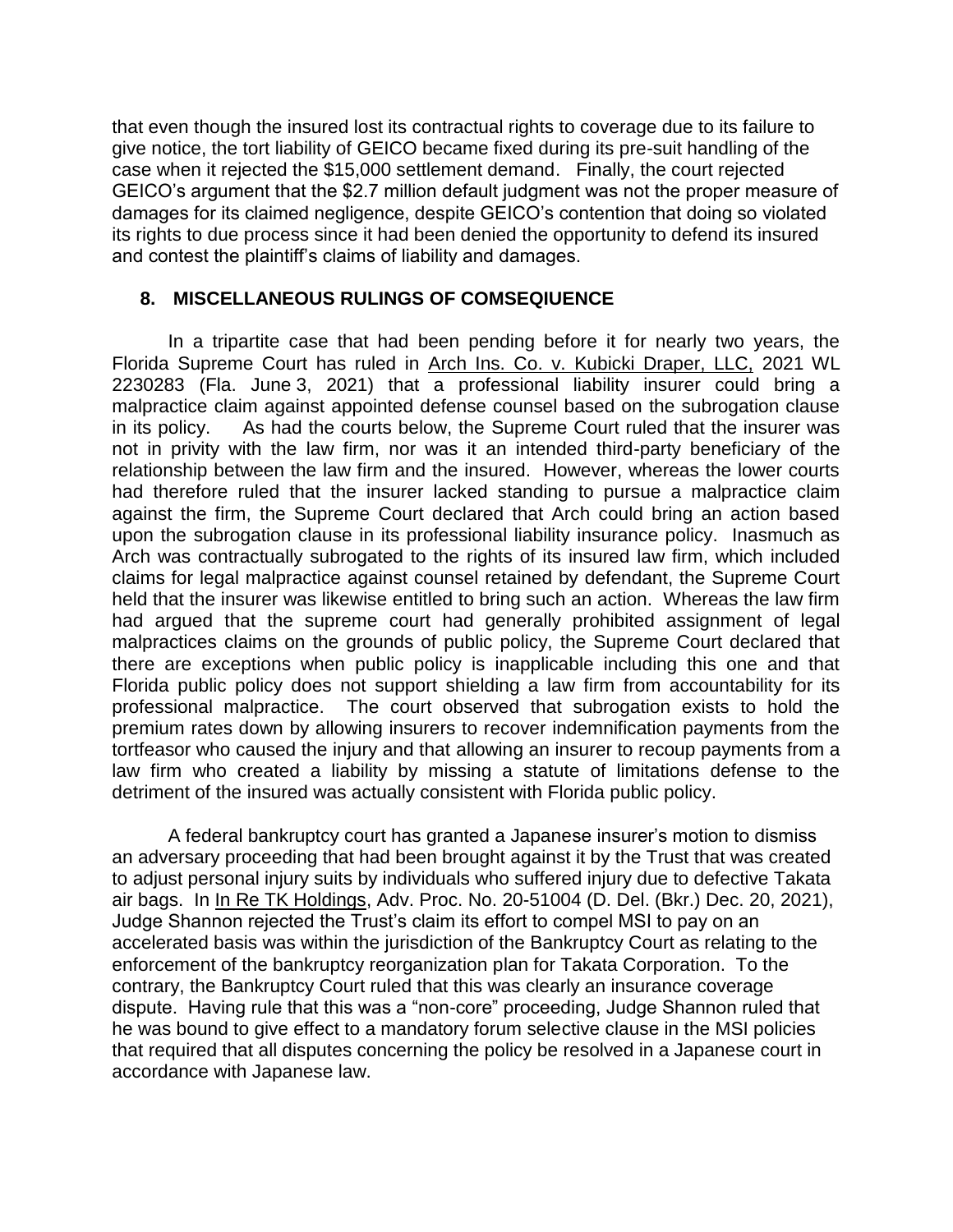A federal district court in Kentucky ruled in Travelers Indemnity Company of America v. Bernard Tew, No. 20-292 (E.D. Ky. Nov. 17, 2021) that tax refund fraud claims involving the insured failed to seek recovery for "bodily injury" or "property damage" under the insured's CGL policies. Notwithstanding the insured's claims that these tax refund claims involved a "loss of use" of "property", Judge Wood declared that money is not a form of "tangible property" under Kentucky law. The court observed that "money is intangible property, as it does nothing more than represent value having no intrinsic value of its own."

A narrowly divided Nevada Supreme Court has ruled that a general liability insurer is entitled to recoup defense costs that it paid under protest in a case that it had no duty to defend. On a certified question from the Ninth Circuit, the majority declared in Nautilus Insurance Company v. Access Medical, LLC, 482 P.3d 683 (Nev. Mar. 11, 2021) that "when a court determines that an insurer never owed a duty to defend, the insurer expressly reserved its right to seek reimbursement in writing after defense was tendered, and the policy accepted the defense from the insurer, then the insurer is entitled to that reimbursement. Three justices dissented, arguing that a court should not rely on equitable principles to imply contractual terms where an express agreement existed between the parties that lacked such terms, nor was it appropriate to permit Nautilus to create a remedy through a unilateral reservation of rights that are not set forth in the agreed terms of the policy itself.

#### **9. THE EVOLVING INSUANCE MARKETPLACE**

S&P Global Ratings reported in 2021 that the COVID-19 pandemic has cost global multiline insurers about \$8 billion in 2020. Although insurers still earned a net profit of \$36 billion, that result was down from \$56 billion in 2019 and \$48 billion in 2018.

In March, The Hartford's Board of Directors rejected persistent efforts by Chubb to buy it. Meanwhile, merger talks between AON and Willis Towers Watson collapsed in the face of sustained pressure from European regulators and a law suit by the U.S. Justice Department.

In August, an Atlanta jury returned a guilty verdict last week against former Georgia Insurance Commissioner Jim Beck on 37 counts of fraud and money laundering for stealing more than \$2.5 million from the state-chartered Georgia Underwriting Association.

In November, Allstate announced plans to sell most of its Northbrook, Illinois headquarters complex for \$232 million.

A new Optis Partners report states that the 339 mergers and acquisitions among agents and brokers during the first half of 2021 were up 18% over 2020.

Marsh & McLennan, which was formed 118 years ago when Henry Marsh of Illinois and Donald McLennan of Minnesota merged their brokerages announced in